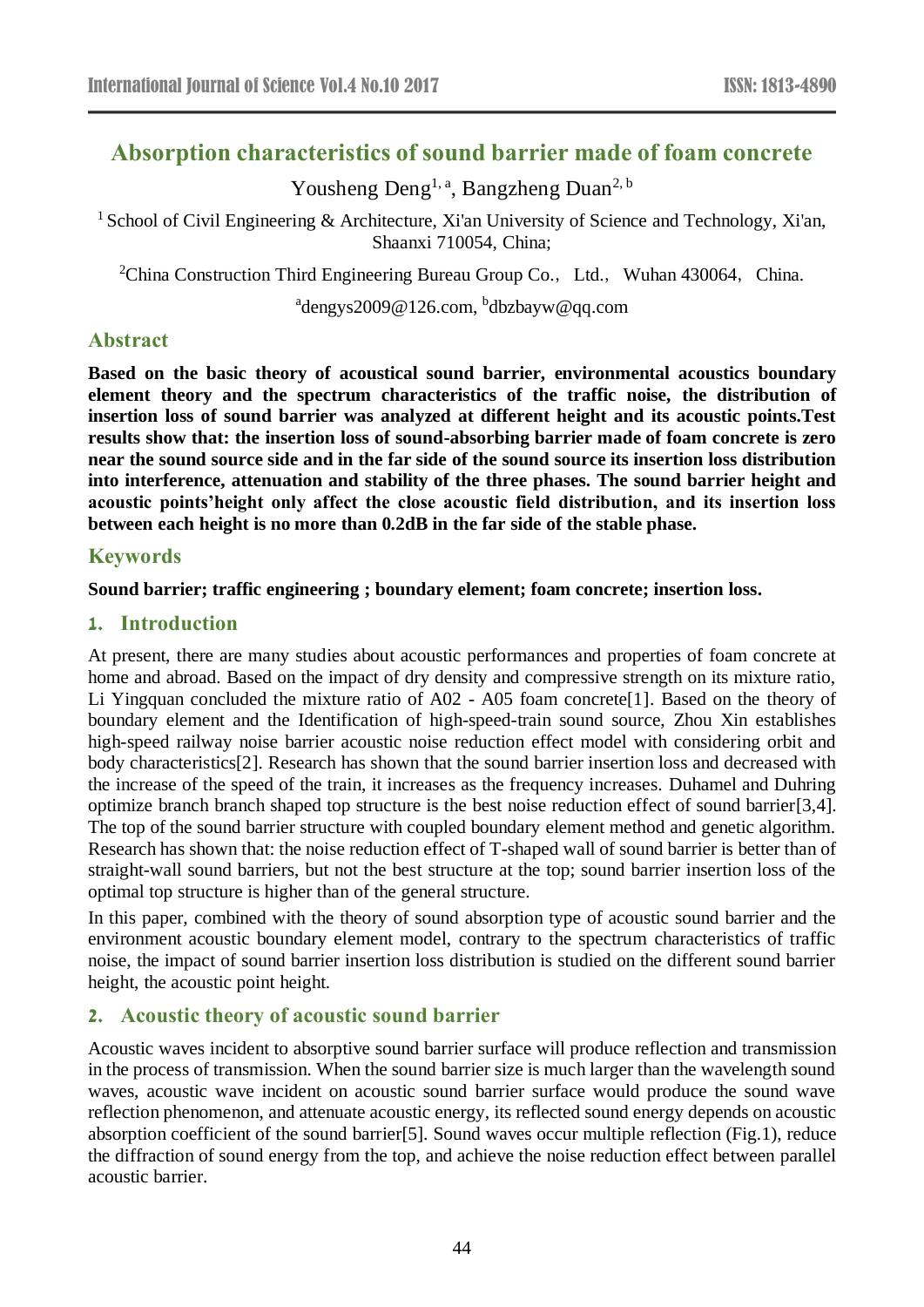

Fig. 1 Sound waves reflected path

## **3. Environmental acoustics theoretical model**

### **3.1 Boundary element model**

Boundary element model of the sound barrier often uses the two-dimensional boundary element model. In order to simplify the boundary element model of sound barriers, this paper carries on the two assumptions[6,7]: ① sound barrier placed plane is infinite long and uniform; ②second, sound barriers surrounding medium is uniform. Based on the above two assumptions, roads, noise which can be seen as an infinitely long term source of direction along the road and acoustic barrier are mutually parallel, that is in the same plane, so the noise three-dimensional acoustic field distribution can be converted into two-dimensional acoustic field distributions(Fig. 2). (r,r0)is a sound source point, p(r,r0)is any point of sound pressure in sound field, *s* is sound barrier boundary curve, Smis a point on the boundary sound barrier, p(rm,r0)is any point of sound pressure on the boundary sound barrier, β(rm,r0)is the surface normal acoustic admittance on the boundary sound barrier.



Fig. 2 Dimensional boundary element model of the sound barrier

In the sound field area, sound pressure  $p(x,y,z,t)$  is partial differential equations on location and time, which apply to the Helmholtz Equation, defined as:

$$
p(x, y, z, t) = p(x, y, z) \cdot e^{jwt}
$$
\n<sup>(1)</sup>

$$
\Delta p(x, y, z) + k^2 p(x, y, z) = 0 \tag{2}
$$

where 2  $\sim$  2  $\partial x^2$   $\partial y^2$  $\Delta = \frac{\partial^2}{\partial x^2} + \frac{\partial^2}{\partial y^2}$  $\frac{\partial}{\partial x^2} + \frac{\partial}{\partial y^2}$ ,  $k = \omega/c$ .

Sound barrier in the sound field can be regarded as a scatterer, acoustic field can be composed of the incident sound field and scattering sound field superposition. So p is defined as the sound pressure of an arbitrary point in acoustic field.

$$
p = p_i + p_m \tag{3}
$$

where pi is silent barrier acoustic field of sound pressure, pm is the scattering sound pressure of sound barriers.

Combining reflects the relation between sound source and acoustic field Helmholtz equation for silent barrier on the sound pressure in the acoustic field calculation, the Helmholtz equation is solved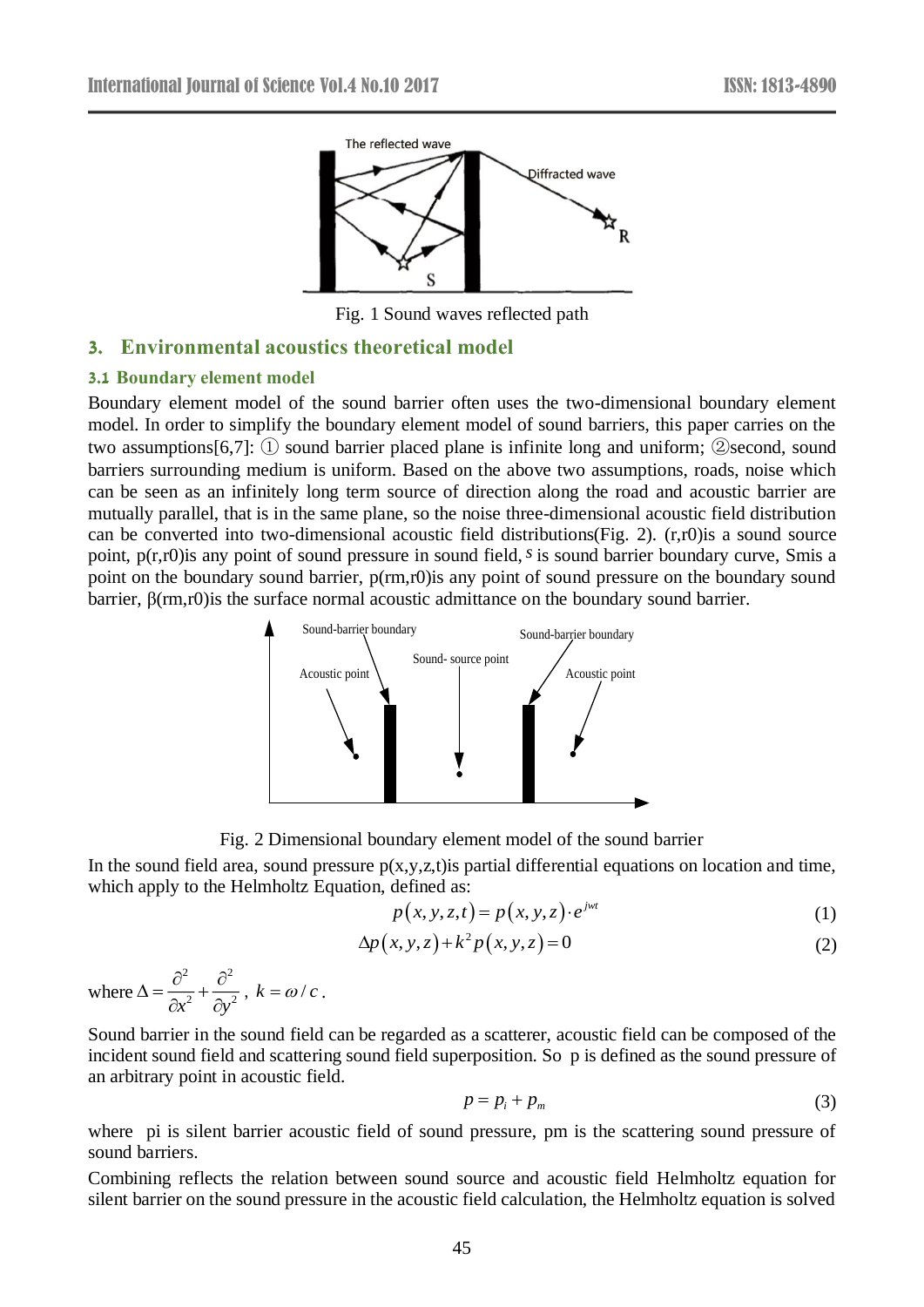by the Green function method, Green function is acoustic pressure produced of the arbitrary point by any point source in the free field.

$$
G(r, r_0) = -\frac{i}{4} \Big[ J_0(kr) + iY_0(kr) \Big]
$$
 (4)

As scattering, the scattering sound pressure of sound barrier meets Sommerfeld radiation condition at infinity and boundary conditions of sound-barrier local reactions, defined as:

$$
\lim_{r \to \infty} r^{\varepsilon} \left( \frac{\partial p}{\partial r} - ikp \right) = 0
$$
\n
$$
\frac{\partial p}{\partial n} = ik \beta(r_m) p_m
$$
\n(5)

Combined with Green second boundary integral theorem can be translated.

$$
\alpha(r) p(r, r_0) = G(r, r_0) - \iint_s \left( u^* \frac{\partial p(r_m, r_0)}{\partial n(r_m)} - p(r_m, r_0) \frac{\partial u^*}{\partial n(r_m)} \right) ds \tag{6}
$$

where  $n(rm)$  is over the surface (rm) of the sound barrier in the normal direction,  $G(r,r0)$  is pressure at the r point in silent barrier.

 $\alpha(r)$  is Coefficient of sound field in the position, when it is not on sound barriers surface,  $\alpha(r)=1$ , when it is on sound barriers surface but located in the corner,  $\alpha(r)=0.5$ , when it is located in the corner on sound barriers surface,  $α(r)=θ/2π$ .

Combined with a weight function as the Green function and the formula (6):

$$
\alpha(r) p(r, r_0) = G(r, r_0) - \int_s \left[ ik \beta(r_m) G(r_m, r) - \frac{\partial G(r_m, r)}{\partial n(r_m)} \right] p(r_m, r_0) ds \tag{7}
$$

If not considering continuous reflection between sound waves in multiple scatterer, G(rm, r) of formula (7) can be simplified into the Green function of free field. Formula (7) also applies to the problem of three-dimensional acoustic field distribution of noise source, the main difference is calculate the number of points. The sound source of two-dimensional model is infinitely long coherent sound source, and the actual traffic noise source is infinitely long non-coherent sound source, therefore, the analysis of three-dimension model is superimposing the sound field distribution of point light source which is scattered from non-coherent sound source, and effectively solve sound field distribution of three-dimensional model.

#### **3.2 Solution of the boundary element model**

#### **3.2.1 Boundary discretization**

Sound barrier boundary is divided into a series of boundary elements. Each unit of internal sound pressure can be approximately equal. Therefore, formula (7) can be turned into.

$$
\alpha(r) p(r,r_0) = G_\beta(r_0,r) - \sum_{i=1}^n \int_{s_i} \left[ ik \beta(r_m) G_\beta(r_m,r) - \frac{\partial G_\beta(r_m,r)}{\partial n(r_m)} \right] p(r_n,r_0) ds \tag{8}
$$

#### **3.2.2 Acoustic admittance**

Acoustic admittance and acoustic impedance are two parameters which reflect the sound absorption performance of materials. Acoustic admittance is the motion of particle vibration velocity and the ratio of acoustic pressure plural and inverse acoustic impedance with relations. In order to estimate acoustic impedance and acoustic admittance, single parameter experience model of Delany - Bazley can be used.

$$
\eta = \rho c \left[ 1 + 0.057 X^{-0.754} - i 0.087 X^{-0.732} \right]
$$
\n(9)

Where ρ is air density, c is the speed of sound in air,ρc is the characteristic impedance of the air.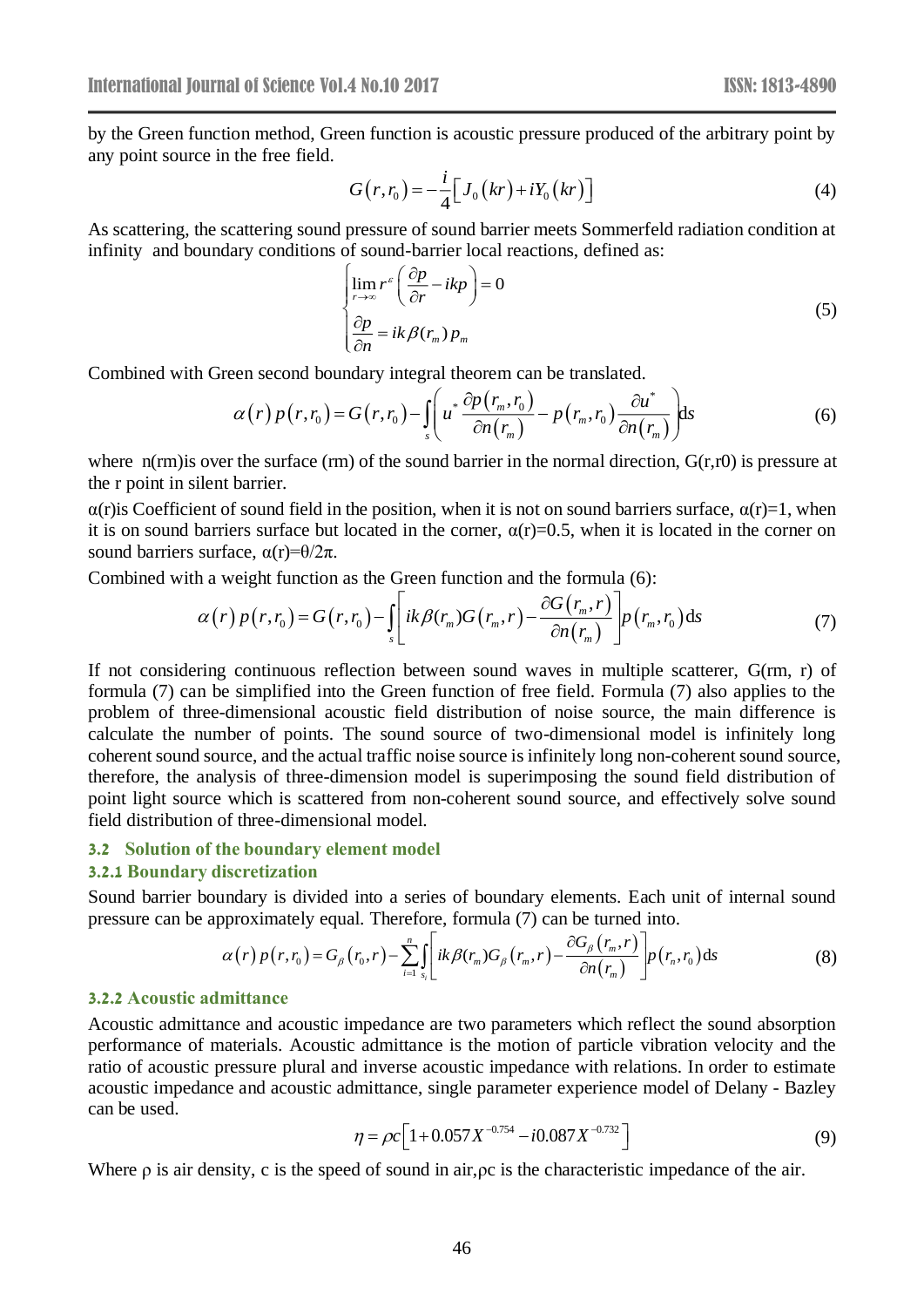### **3.2.3 Sound pressure in the acoustic field**

Combining with formula (9) and the sound pressure value on sound barrier boundary can be obtained about the n-dimension linear equations.

$$
\alpha(r_j)p(r_j,r_0) = G_{\beta}(r_0,r_j) - \sum_{i=1}^n \int_{s_i} ik \beta(r_m)G_{\beta}(r_m,r_j) - \frac{\partial G_{\beta}(r_m,r_j)}{\partial n(r_m)} \left[ p(r_j,r_0)ds \right]
$$
\n
$$
j = 1,2,...,n
$$
\n(10)

Formula (10) are deduced with the method of matrix decoupling arithmetic of each point on the boundary of sound pressure values, the combination of each point on the boundary of sound pressure value and silent barriers of acoustic pressure could solve the arbitrary point of sound pressure value in acoustic field.

$$
p(r,r_0) = G_\beta(r_0,r) - \sum_{i=1}^n \int_{s_i} \left[ ik \beta(r_m) G_\beta(r_m,r) - \frac{\partial G_\beta(r_m,r)}{\partial n(r_m)} \right] p(r_n,r_0) ds \tag{11}
$$

Insertion loss of sound barrier was the sound pressure level difference before and after sound barrier inserted into, sound-barrier insertion loss of any point in the acoustic is defined as:

$$
IL = 20\lg\left|\frac{p(r, r_0)}{G_\beta(r_0, r)}\right|\tag{12}
$$

### **4. Application of boundary element model**

Based on the creation and solving of boundary element model of sound-absorbing sound barriers, its matrix is decoupled by MATLAB programming language. Then solving the scattering sound pressure of each point on the boundary and the incident sound pressure are superimposed. Traffic noise frequency as one of the most important parameters of acoustic sound barrier properties is considered. Combined with the road traffic noise spectrum and selecting center frequency of  $250$  Hz  $\sim 2000$  Hz 1/3 octave to calculate, calculation of each frequency band sound field is finally modified with A weight stack and superimposed.



Fig.3 Sound absorption properties of foam concrete

This highway calculation model selects that the road model is bi-directional four-lane road and the sound barriers sound-absorbing material is 600Km/ m3 dry density and 5 cm thickness of foam concrete. The sound absorption properties of foam concrete are shown in Fig.3.

Sound source located at the center of the road. Sound barrier height isH. The acoustic point height is h. On the basis of highway engineering technical standards, due to the road green belts and the sidewalks, the horizontal distance from the sound source to sound barrier is about 8m. In this paper, around the sound source as the focal point of the horizontal distance from the 80m point of sound-barrier insertion loss is analyzed in the different sound barrier height, different positions.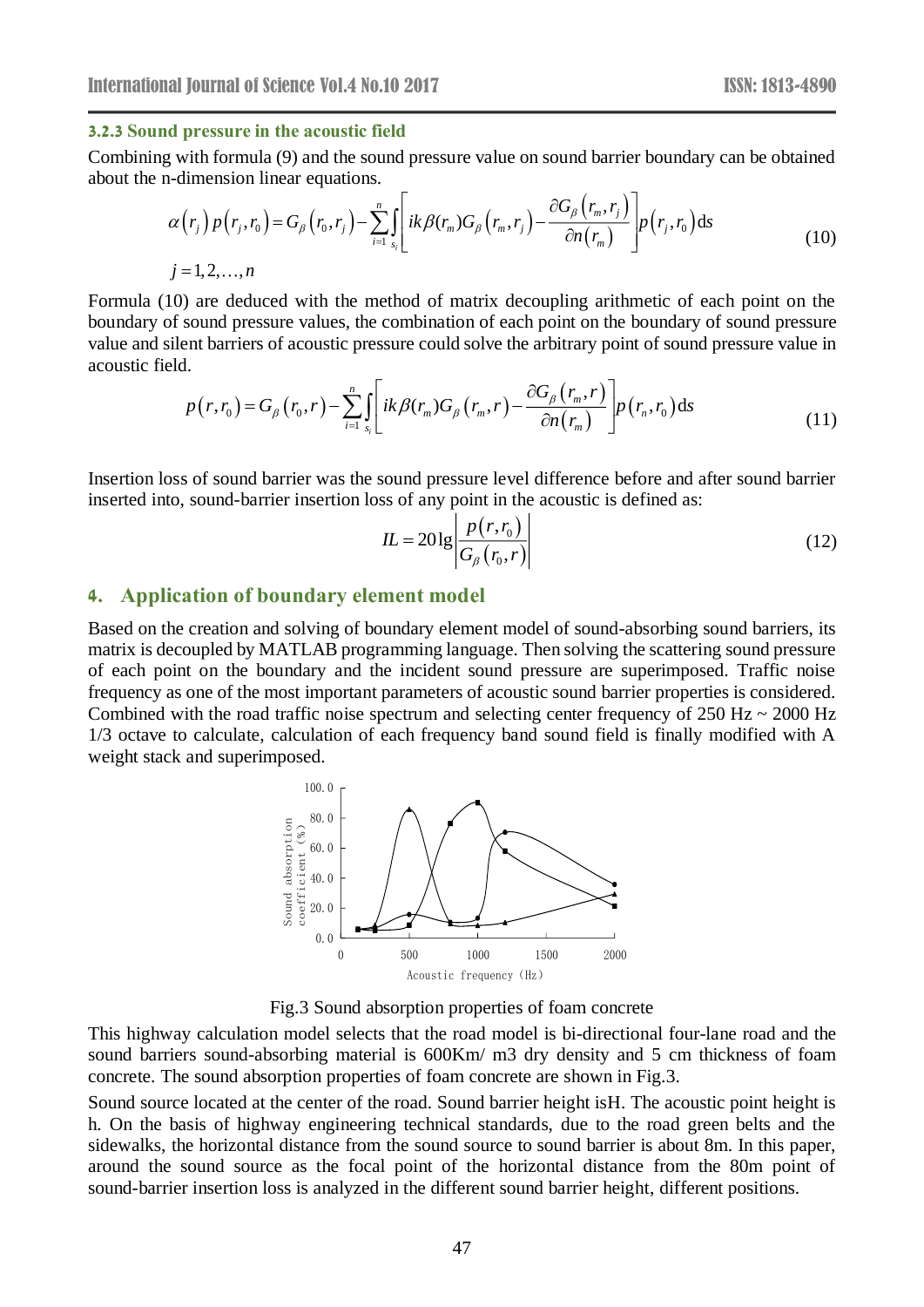### **4.1 The height of the sound barrier**

The height design of sound barrier is the most important part of environmental acoustic sound barrier, the rationality of the design height could directly affect on sound reduction effect of the sound barrier, the form and the cost of sound barrier. Around the sound source as the focal point of the horizontal distance from the 80m point of sound-barrier insertion loss distribution would be analyzed when sound barrier height is 2m, 3m, 4m, 5m and the acoustic point height is 1m.



Fig. 4 High impact on the sound barrier insertion loss

Sound barrier height on the influence of sound barrier insertion loss as shown in Fig. 4, between two parallel acoustic barrier which is named near the sound source side, the sound barrier insertion loss is zero, this is because the free field after inserting acoustic sound barrier, most of the sound energy is absorbed by the absorption material or consumption, the reflected sound energy is small and almost negligible, the reflection waves with the next batch of incident sound waves can not form the interference phenomenon. Within a certain range of the sound barrier outside which is named far side of the sound source, the sound-barrier insertion loss exists maximum and minimum. Due to the existence of sound barriers scatterer, incident waves and the scattering waves are intervened. Incident waves and the scattering waves are vibrating strengthening about 12 m from the sound source location, which leads to the minimum points of sound-barrier insertion loss. Incident waves and the scattering waves are vibrating weakening about 12m from the sound source location, which leads to the maximum points of sound-barrier insertion loss. Because of the attenuation of sound energy inversely proportional to the third power of acoustic propagation distance. The sound energy attenuates slowly with the increase of horizontal distance. So the sound-barrier insertion loss gradually stabilized with the increase of horizontal distance on the far side of the sound source.

With the increase of sound barrier height, the insertion loss of sound barrier had no effect on the source side, and is more complex on the far side. On the far side of the sound source interference phase (about 10m ~ 20m), the sound barrier insertion loss increases with the increase of sound barrier height, and its value exists logarithmic function relation with the height. Their correlation and significant are analyzed by SPSS software, and the analysis shows that they have significant correlation and the correlation coefficient is 0.926.On the far side of the sound source attenuation phase (about  $20m \sim 50m$ ), the amplitude and rate of sound-barrier insertion loss attenuation increases with the increase of sound barrier height. On the far side of the sound source and stable phase, the insert loss of sound barrier tends to be stable gradually stable with the increase of sound barrier horizontal distance, and the sound-barrier height of insertion loss is less than other height of 0.2 dB, this is because the height of the sound barrier can only affect on the acoustic field distribution near the sound barrier, and acoustic wave propagation distance difference will gradually decreasing with the horizontal distance, thus the height of sound barrier insertion loss is decreased.

### **4.2 Height of the acoustic point**

The height of the acoustic point is one of the analysis of the sound field distribution of sound barrier of the parameters. With the increase of acoustic point height, it is changed from acoustic shadow area to sound bright area and the acoustic wave propagation distance is changed. Around the sound source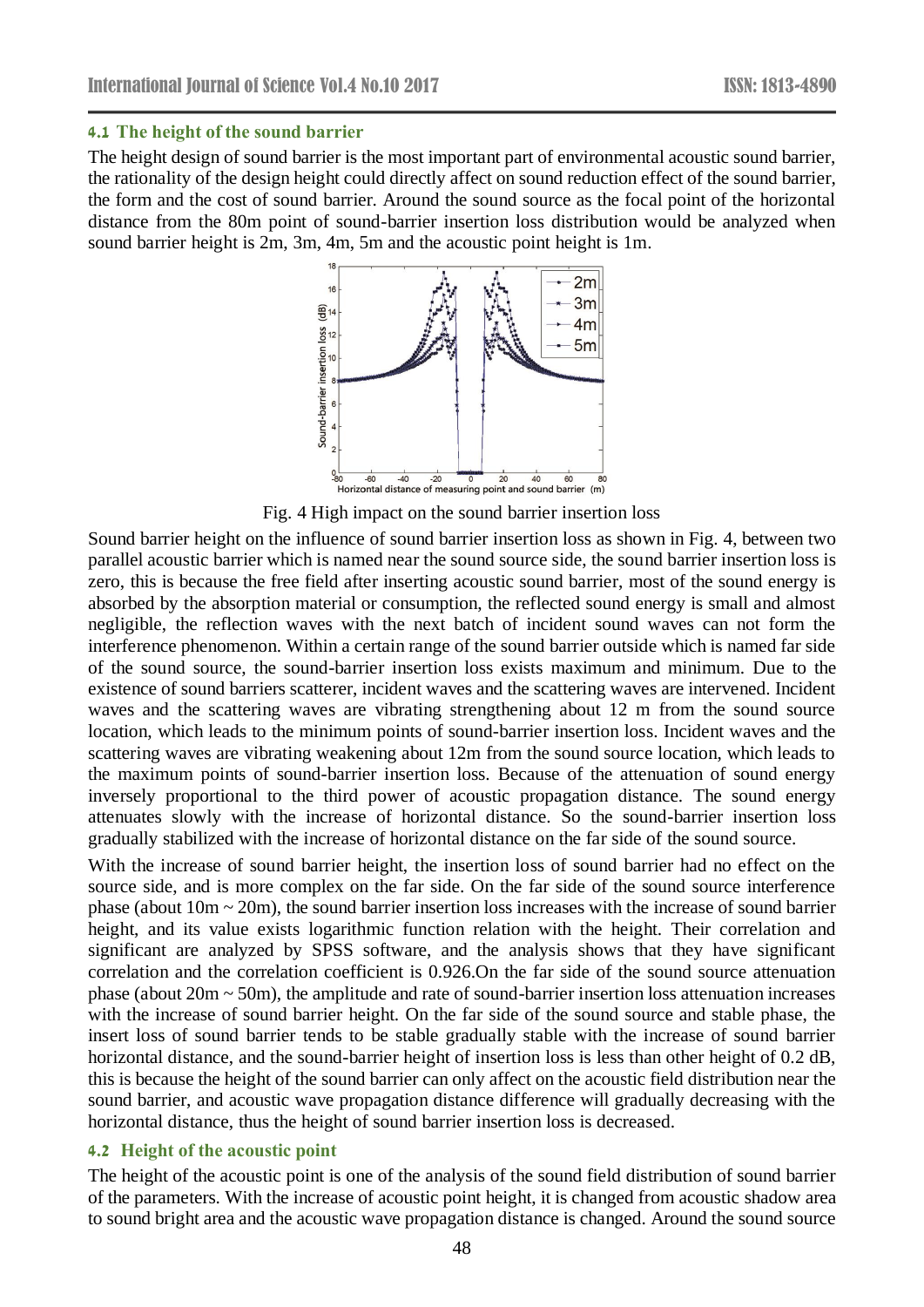as the focal point of the horizontal distance from the 80m point of sound-barrier insertion loss distribution would be analyzed when acoustic point height is 1m, 2m, 3m, 4m, 5m and the sound barrier height is 3m.

The acoustic point height on the influence of the sound barrier insertion loss is shown in Fig. 5. With the increase of the acoustic point height, sound-barrier insertion loss does not have any change near the source. On the far side of the sound source interference phase, the sound-barrier insertion loss gradually reduces, this is because with the increase of the acoustic point height, the acoustic point is changed from acoustic shadow area to sound bright area, which leads to reduce the sound barrier insertion loss.



Fig. 5 acoustic point hight impact on the sound barrier insertion loss

When acoustic point height is 3m (the acoustic point height consistent with sound barrier height), the sound barrier insertion loss intensity change is bigger, this is because the acoustic point is at the junction of acoustic shadow area and sound bright area and the distance of sound waves to spread to acoustic point is shortest, the acoustic point receives many the incident sound waves and scattering waves, their interference phenomenon is more obvious than interference phenomenon of other acoustic point height. On the far side of the sound source attenuation phases, the attenuation amplitude and rate of sound barrier insertion loss decreases with the increase of height. On the far side of the sound source and stable phases, the acoustic point height of insertion loss less than other height of 0.1 dB.

## **5. Conclusion**

(1)Foam concrete sound-absorption sound barrier of insertion loss is changing with the horizontal distance of acoustic point: sound barrier insertion loss is zero near the sound source and sound barrier insertion loss can be divided into interference, attenuation and the stability of three stages on the far side of the sound source.

(2)With the increase of sound barrier height, the insertion loss of sound barrier had no effect on the source side. The sound-barrier height of insertion loss is less than other height of 0.2 dB on the far side of the sound source and stable phase. But the sound barrier insertion loss exists logarithmic function relation with the height.

(3)With the increase of the acoustic point height, sound-barrier insertion loss does not have any change near the source, the sound-barrier insertion loss gradually reduces on the far side of the sound source interference phase. When the acoustic point height is consistent with sound barrier height, the sound barrier insertion loss intensity change is bigger. The acoustic point height of insertion would loss less than other height of 0.1 dB on the far side of the sound source and stable phases.